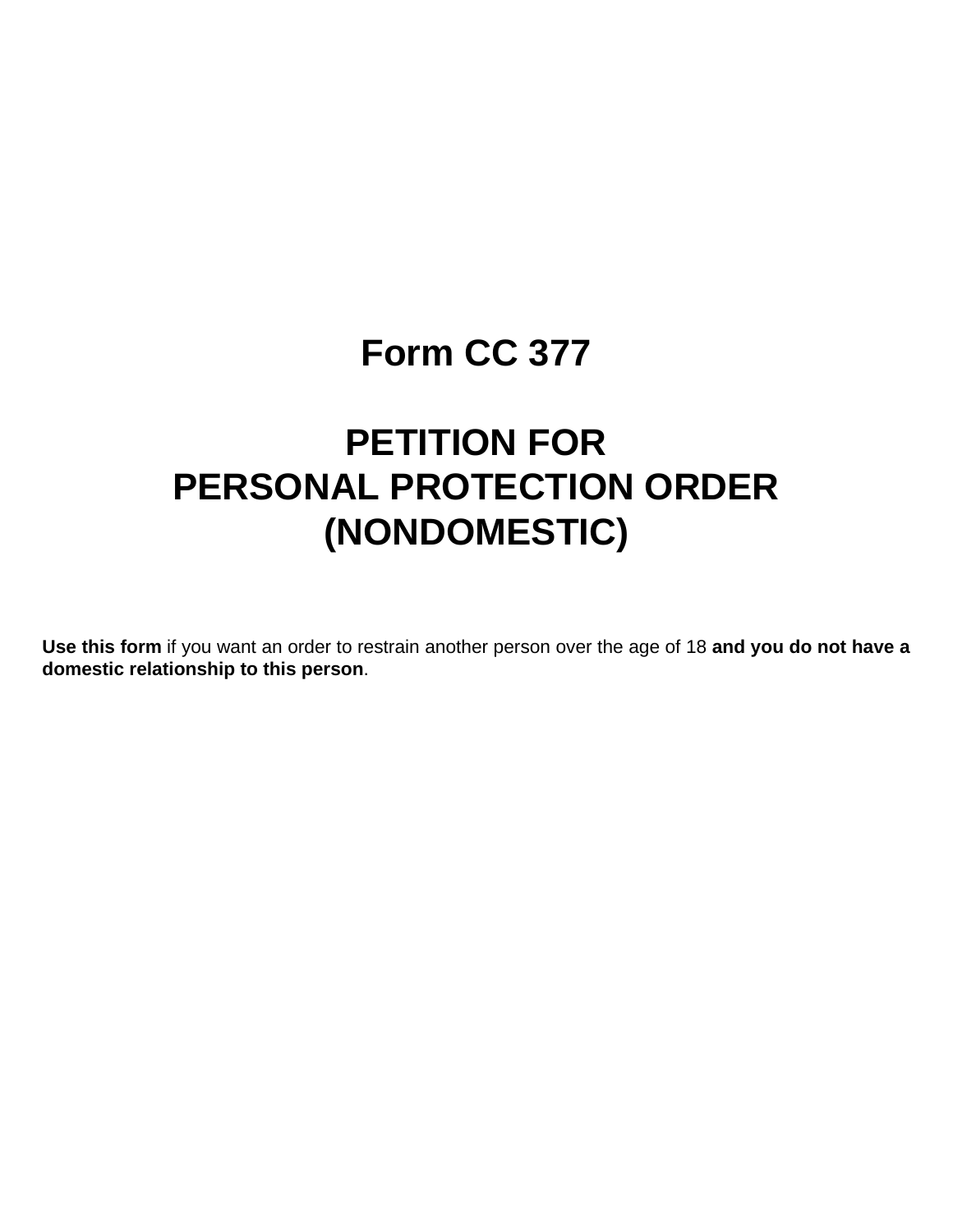# **INSTRUCTIONS FOR COMPLETING "PETITION FOR PERSONAL PROTECTION ORDER (NONDOMESTIC)"**

## **Please print neatly. Press firmly because you are printing on five copies.**

By filling in this form, you are asking for a personal protection order that tells the respondent not to do certain things you don't want him or her to do. **If you are in immediate danger,** you should ask the judge for an "ex parte" order, which will be issued without waiting for a hearing.

Items A through H must be completed before your petition can be filed with the court. Please read the instruction for each item. Then fill in the correct information for that item on the form.

- **A** Write **your** name, address, and telephone number in the "Petitioner" box. If you are under 18 years of age, write in your age. Write the name, address, and telephone number of the person you want restrained in the "Respondent" box; if he or she is under 18 years of age, write in his/her age. **If you want your address and telephone number to be kept from the respondent, do not write your address here. Put in the address of a relative or friend or a post office box where the court can contact you.**
- **B** Check the box if the respondent is required to carry a firearm while at work. If you aren't sure, check the box "unknown."
- **C** Check whether there is a pending action between you and the respondent. If there is, fill in the case number, the name of the court, the county, and the state or province where the action was filed, and the name of the judge.

Check whether there are any court orders or judgments between you and the respondent. If there are, fill in the case number, the name of the court, the county, and the state or province where the order or judgment was entered, and the name of the judge that signed the order.

- **D** Explain in as much detail as possible why you are asking for a personal protection order. Describe what has happened or what has been threatened so the judge has enough facts to decide if a personal protection order should be signed. If you want to prohibit stalking, you must detail two or more separate instances of harassment (unconsented contact) that caused you to feel terrorized, frightened, intimidated, threatened, harassed, or molested. Include dates and places. Write on a separate sheet of paper and attach it to this form. If you only want to prohibit the posting of a message through the use of any medium of communication, including the Internet or a computer or any electronic medium, you must detail what caused you to feel terrorized, frightened, intimidated, threatened, harassed, or molested.
	- **E Check only those boxes** you need because you must be able to convince the judge you need all the protection you are requesting. Check box a only if you provided details in item 4 that support an order against stalking.
- **F** An "ex parte order" means you do not have to let the other party know in advance that you are asking the court for an order and you do not have to wait for a court hearing to get the order. Check the box for an "ex parte order" if you believe the other party might hurt you or threaten you if he or she found out you were getting an ex parte personal protection order.

If you do not check the box for an ex parte order, you must have a court hearing. Fill out form CC 381.

- **G**) If you are under 18 years old, you may need an adult (called a "next friend") to petition for you. Check this box if you have a next friend helping you file this form, and have the next friend sign the petition.
- **H** Write in today's date and sign the form. Hand the form to the county clerk. The clerk will fill in the rest of the information and will give you your copies.

**You must read the booklet "Instructions for Personal Protection Orders" for directions on the legal process.**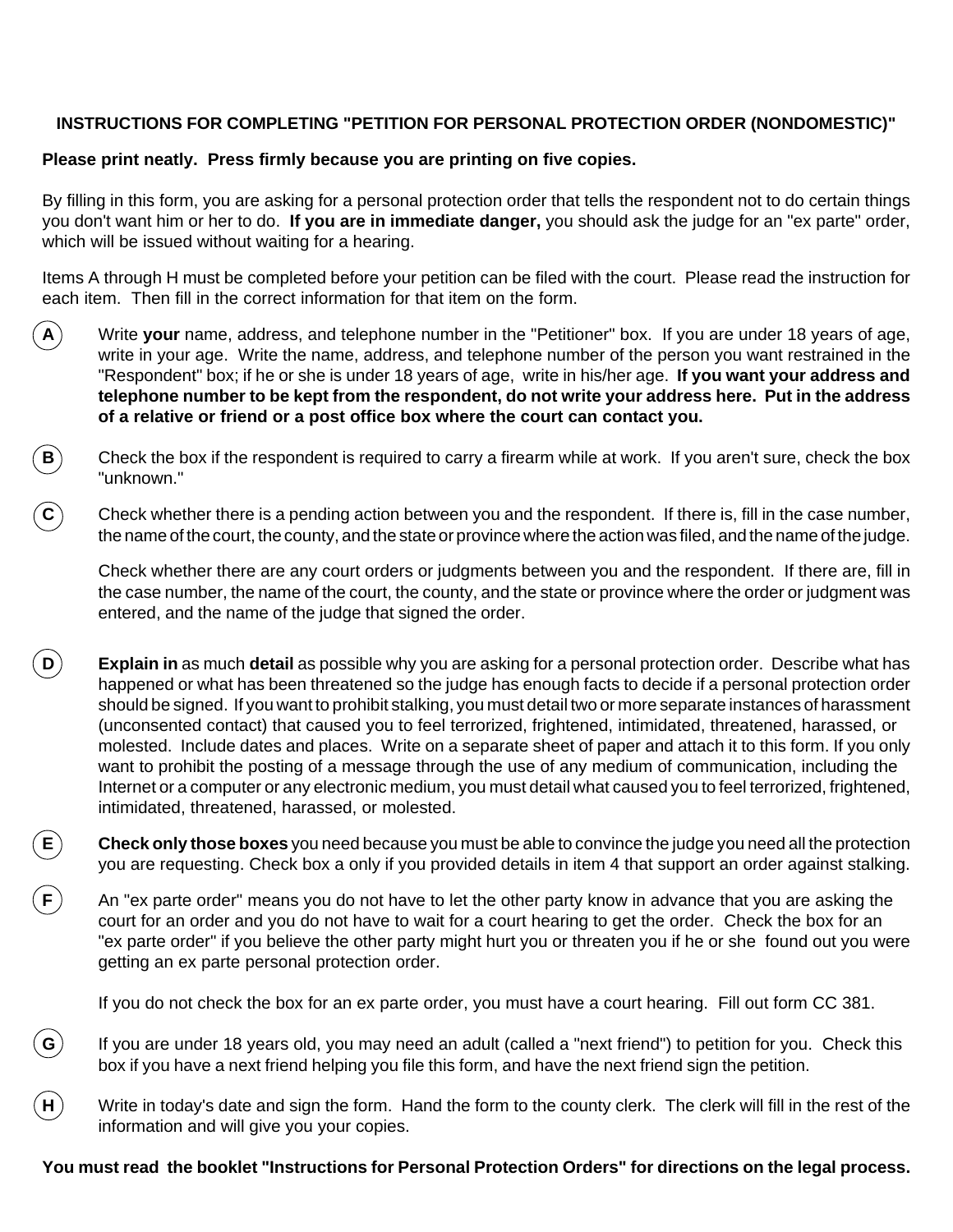| Approved, SCAO                                                                         |                                          |        | 1st copy - Judge/Assignment clerk (green)<br>2nd copy - Respondent (blue) |                                                                                                                                                              |     | 4th copy - Return (yellow) |                                      |                                                                                                                                                                                                                                        |                          |
|----------------------------------------------------------------------------------------|------------------------------------------|--------|---------------------------------------------------------------------------|--------------------------------------------------------------------------------------------------------------------------------------------------------------|-----|----------------------------|--------------------------------------|----------------------------------------------------------------------------------------------------------------------------------------------------------------------------------------------------------------------------------------|--------------------------|
| <b>STATE OF MICHIGAN</b><br>30th<br><b>JUDICIAL CIRCUIT</b><br><b>COUNTY</b><br>Ingham |                                          |        |                                                                           | <b>PETITION FOR</b><br>PERSONAL PROTECTION ORDER<br>(NONDOMESTIC)                                                                                            |     |                            | <b>CASE NO.</b>                      |                                                                                                                                                                                                                                        |                          |
|                                                                                        |                                          |        |                                                                           |                                                                                                                                                              |     |                            |                                      | PH                                                                                                                                                                                                                                     |                          |
|                                                                                        | Court address                            |        |                                                                           |                                                                                                                                                              |     |                            |                                      |                                                                                                                                                                                                                                        | Court telephone no.      |
|                                                                                        | 313 West Kalamazoo St, Lansing, MI 48933 |        |                                                                           |                                                                                                                                                              |     |                            |                                      | $(517)$ 483-6500                                                                                                                                                                                                                       |                          |
| $(\mathbf{A})$                                                                         | Petitioner's name                        |        |                                                                           |                                                                                                                                                              | Age |                            |                                      | Respondent's name, address, and telephone no.<br>Age                                                                                                                                                                                   |                          |
|                                                                                        |                                          |        |                                                                           | Address and telephone no. where court can reach petitioner                                                                                                   |     | $\mathbf v$                |                                      |                                                                                                                                                                                                                                        |                          |
|                                                                                        |                                          |        |                                                                           |                                                                                                                                                              |     |                            |                                      |                                                                                                                                                                                                                                        |                          |
|                                                                                        |                                          |        |                                                                           |                                                                                                                                                              |     |                            |                                      |                                                                                                                                                                                                                                        |                          |
|                                                                                        |                                          |        |                                                                           |                                                                                                                                                              |     |                            |                                      | 1. The petitioner and respondent have never been husband and wife, resided in the same household together, had a child in                                                                                                              |                          |
| $\mathbf B$                                                                            |                                          |        |                                                                           | common, or had a dating relationship with one another.<br>The respondent is required to carry a firearm in the course of his/her employment. $\Box$ Unknown. |     |                            |                                      |                                                                                                                                                                                                                                        |                          |
|                                                                                        |                                          |        |                                                                           |                                                                                                                                                              |     |                            |                                      |                                                                                                                                                                                                                                        |                          |
|                                                                                        | 3. a. There<br>Case number               | ⊥are   | are not                                                                   | Name of court, county, and state or province                                                                                                                 |     |                            | Name of judge                        | other pending actions in this or any other court regarding the parties.                                                                                                                                                                |                          |
|                                                                                        |                                          |        |                                                                           |                                                                                                                                                              |     |                            |                                      |                                                                                                                                                                                                                                        |                          |
|                                                                                        | b. There                                 | ⊥are   | are not                                                                   |                                                                                                                                                              |     |                            |                                      | orders/judgments entered by this or any other court regarding the parties.                                                                                                                                                             |                          |
|                                                                                        | Case number                              |        |                                                                           | Name of court, county, and state or province                                                                                                                 |     |                            | Name of judge                        |                                                                                                                                                                                                                                        |                          |
|                                                                                        |                                          |        |                                                                           |                                                                                                                                                              |     |                            |                                      |                                                                                                                                                                                                                                        |                          |
| Έ                                                                                      | the respondent from                      |        |                                                                           |                                                                                                                                                              |     |                            |                                      | 5. I make this petition under the authority of MCL 600.2950a(1) and ask the court to grant a personal protection order prohibiting<br>a. stalking me as defined by MCL 750.411h and MCL 750.411i, which includes but is not limited to |                          |
|                                                                                        |                                          |        |                                                                           | following me or appearing within my sight.<br>appearing at my workplace or residence.                                                                        |     |                            |                                      |                                                                                                                                                                                                                                        |                          |
|                                                                                        |                                          |        |                                                                           | approaching or confronting me in a public place or on private property.                                                                                      |     |                            |                                      |                                                                                                                                                                                                                                        |                          |
|                                                                                        |                                          |        |                                                                           | entering onto or remaining on property owned, leased, or occupied by me.<br>sending mail or other communications to me.                                      |     |                            |                                      |                                                                                                                                                                                                                                        |                          |
|                                                                                        |                                          |        | contacting me by telephone.                                               |                                                                                                                                                              |     |                            |                                      |                                                                                                                                                                                                                                        |                          |
|                                                                                        |                                          |        |                                                                           | placing an object on or delivering an object to property owned, leased, or occupied by me.<br>threatening to kill or physically injure me.                   |     |                            |                                      |                                                                                                                                                                                                                                        |                          |
|                                                                                        |                                          |        |                                                                           | purchasing or possessing a firearm.                                                                                                                          |     |                            |                                      |                                                                                                                                                                                                                                        |                          |
|                                                                                        |                                          | other: |                                                                           |                                                                                                                                                              |     |                            |                                      | $\exists$ b. posting a message through the use of any medium of communication, including the Internet or a computer or any                                                                                                             |                          |
|                                                                                        |                                          |        |                                                                           | electronic medium, pursuant to MCL 750.411s.                                                                                                                 |     |                            |                                      |                                                                                                                                                                                                                                        |                          |
| F                                                                                      |                                          |        |                                                                           |                                                                                                                                                              |     |                            |                                      | 6. I request an ex parte order because immediate and irreparable injury, loss, or damage will occur between now and a                                                                                                                  |                          |
|                                                                                        |                                          |        |                                                                           |                                                                                                                                                              |     |                            |                                      | hearing or because notice itself will cause irreparable injury, loss, or damage before the order can be entered.                                                                                                                       |                          |
|                                                                                        |                                          |        |                                                                           |                                                                                                                                                              |     |                            |                                      | 7. I have a next friend petitioning for me. I certify that the next friend is not disqualified by statute and is an adult.                                                                                                             |                          |
| Η                                                                                      |                                          |        |                                                                           |                                                                                                                                                              |     |                            |                                      |                                                                                                                                                                                                                                        |                          |
| Date                                                                                   |                                          |        |                                                                           |                                                                                                                                                              |     |                            | Petitioner's/Next friend's signature |                                                                                                                                                                                                                                        |                          |
|                                                                                        |                                          |        |                                                                           | CC 377 (4/14) PETITION FOR PERSONAL PROTECTION ORDER (NONDOMESTIC)                                                                                           |     |                            |                                      |                                                                                                                                                                                                                                        | MCL 600.2950a, MCR 3.703 |

Original - Court

3rd copy - Petitioner (pink)